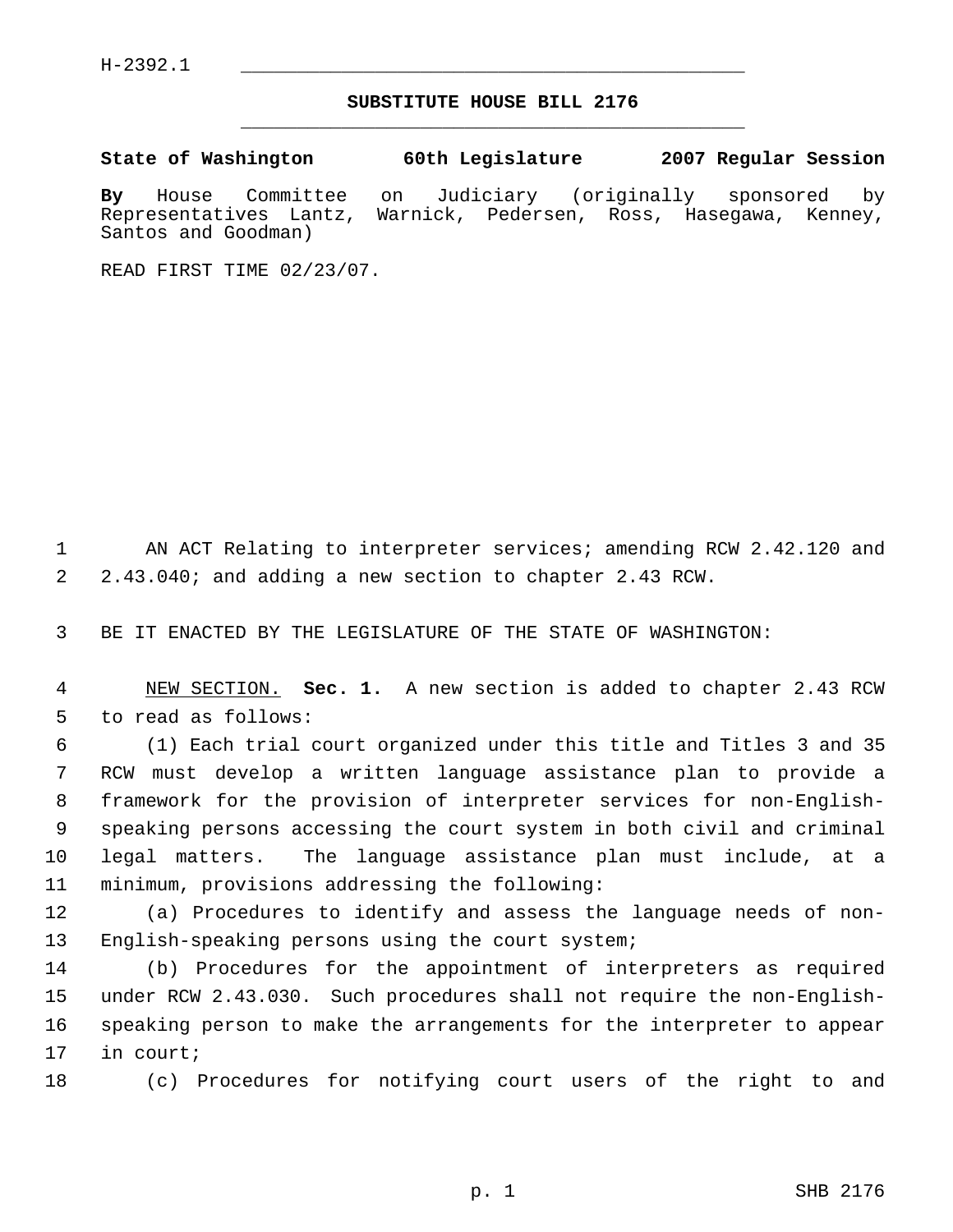availability of interpreter services. Such information shall be prominently displayed in the courthouse in the five foreign languages that census data indicates are predominate in the jurisdiction;

 (d) A process for providing timely communication with non-English speakers by all court employees who have regular contact with the public and meaningful access to court services, including access to services provided by the clerk's office;

 (e) Procedures for evaluating the need for translation of written materials, prioritizing those translation needs, and translating the highest priority materials. These procedures should take into account the frequency of use of forms by the language group, and the cost of 12 orally interpreting the forms;

 (f) A process for requiring and providing training to judges, court clerks, and other court staff on the requirements of the language assistance plan and how to effectively access and work with interpreters; and

 (g) A process for ongoing evaluation of the language assistance plan and monitoring of the implementation of the language assistance plan.

 (2) Each court, when developing its language assistance plan, must consult with judges, court administrators and court clerks, interpreters, and members of the community, such as domestic violence organizations, pro bono programs, courthouse facilitators, legal services programs, and/or other community groups whose members speak a language other than English.

 (3) Each court must provide a copy of its language assistance plan to the interpreter commission established by supreme court rule for approval prior to receiving state reimbursement for interpreter costs under this chapter.

 (4) Each court must provide to the administrative office of the courts by November 15, 2007, a report detailing an assessment of the need for interpreter services for non-English speakers in court-mandated classes or programs, the extent to which interpreter services are currently available for court-mandated classes or programs, and the resources that would be required to ensure that interpreters are provided to non-English speakers in court-mandated classes or programs. The administrative office of the courts shall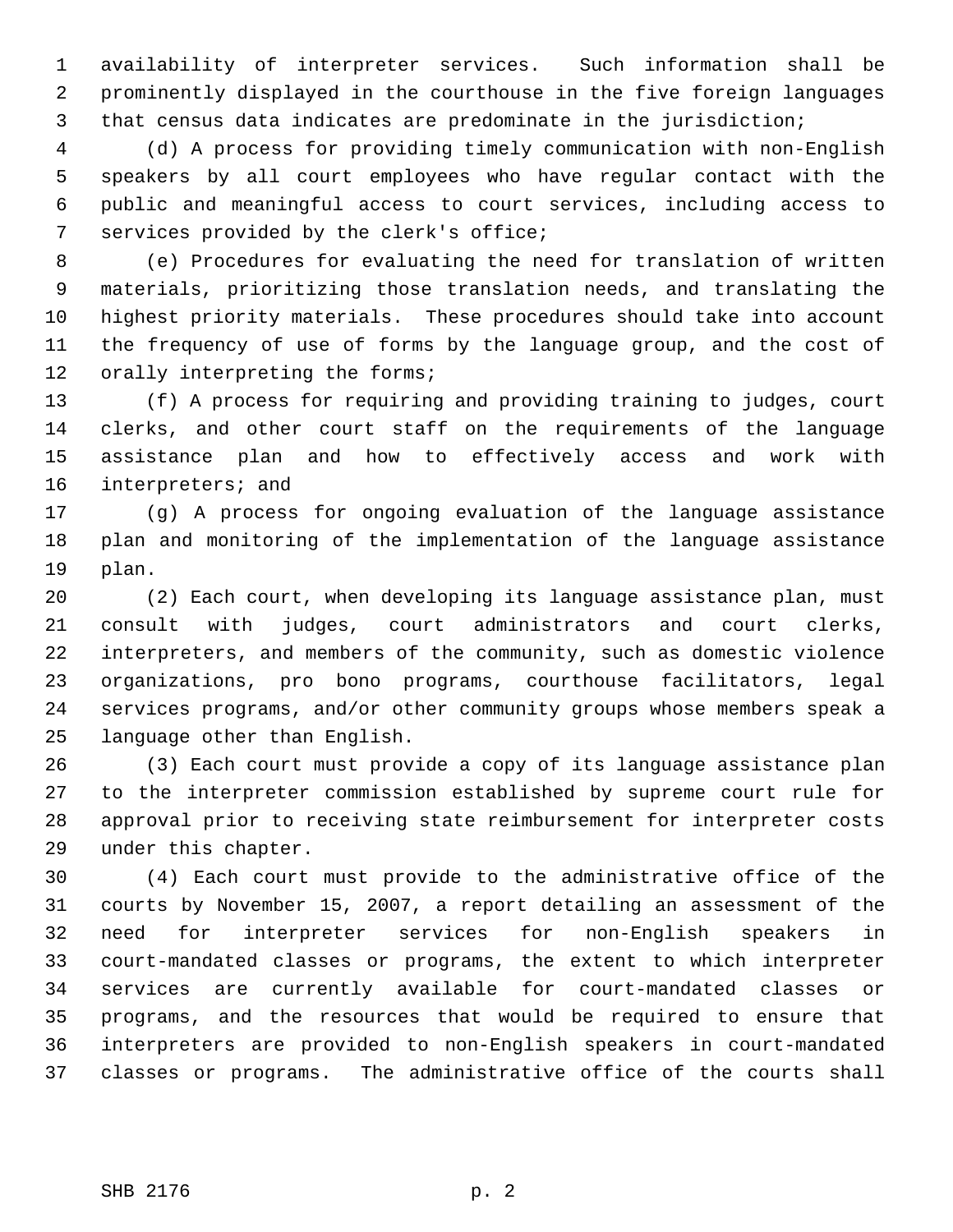compile these reports and provide them to the appropriate committees of the legislature by December 15, 2007.

 **Sec. 2.** RCW 2.42.120 and 1985 c 389 s 12 are each amended to read as follows:

 (1) If a hearing impaired person is a party or witness at any stage of a judicial or quasi-judicial proceeding in the state or in a political subdivision, including but not limited to civil and criminal court proceedings, grand jury proceedings, proceedings before a magistrate, juvenile proceedings, adoption proceedings, mental health commitment proceedings, and any proceeding in which a hearing impaired person may be subject to confinement or criminal sanction, the appointing authority shall appoint and pay for a qualified interpreter to interpret the proceedings.

 (2) If the parent, guardian, or custodian of a juvenile brought before a court is hearing impaired, the appointing authority shall appoint and pay for a qualified interpreter to interpret the proceedings.

 (3) If a hearing impaired person participates in a program or activity ordered by a court as part of the sentence or order of disposition, required as part of a diversion agreement or deferred prosecution program, or required as a condition of probation or parole, the appointing authority shall appoint and pay for a qualified interpreter to interpret exchange of information during the program or activity.

 (4) If a law enforcement agency conducts a criminal investigation involving the interviewing of a hearing impaired person, whether as a victim, witness, or suspect, the appointing authority shall appoint and pay for a qualified interpreter throughout the investigation. Whenever a law enforcement agency conducts a criminal investigation involving the interviewing of a minor child whose parent, guardian, or custodian is hearing impaired, whether as a victim, witness, or suspect, the appointing authority shall appoint and pay for a qualified interpreter throughout the investigation. No employee of the law enforcement agency who has responsibilities other than interpreting may be appointed as the qualified interpreter.

 (5) If a hearing impaired person is arrested for an alleged violation of a criminal law the arresting officer or the officer's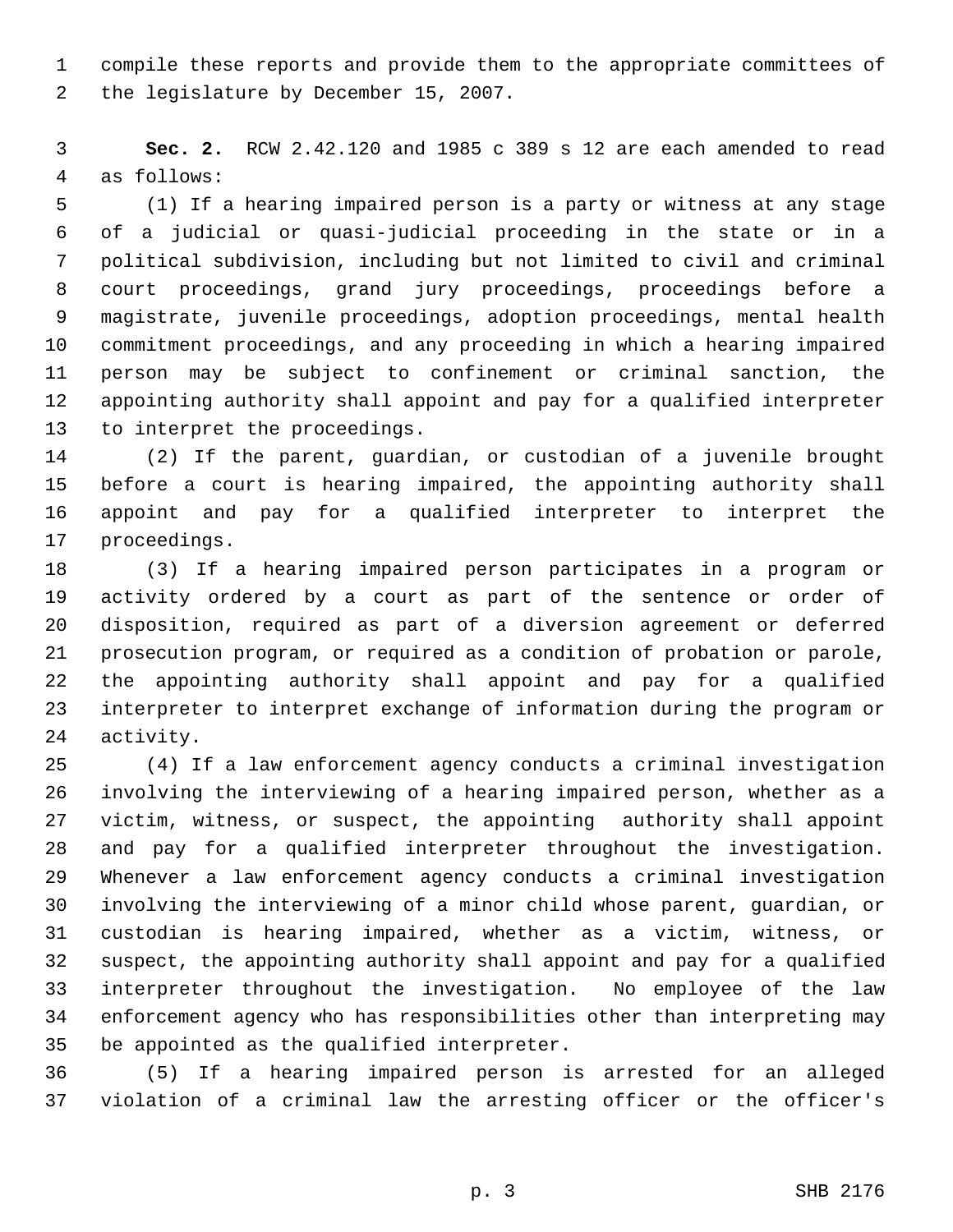supervisor shall, at the earliest possible time, procure and arrange payment for a qualified interpreter for any notification of rights, warning, interrogation, or taking of a statement. No employee of the law enforcement agency who has responsibilities other than interpreting may be appointed as the qualified interpreter.

 (6) Where it is the policy and practice of a court of this state or of a political subdivision to appoint and pay counsel for persons who are indigent, the appointing authority shall appoint and pay for a qualified interpreter for hearing impaired persons to facilitate communication with counsel in all phases of the preparation and presentation of the case.

 (7) Where a qualified interpreter is appointed for a hearing 13 impaired person by a judicial officer in a proceeding before a court under subsection (1), (2), or (3) of this section in compliance with 15 the provisions of RCW 2.42.130 and 2.42.170, the state of Washington 16 shall reimburse the appointing authority for one-half of the payment to 17 the interpreter.

 **Sec. 3.** RCW 2.43.040 and 1989 c 358 s 4 are each amended to read as follows:

 (1) Interpreters appointed according to this chapter are entitled to a reasonable fee for their services and shall be reimbursed for actual expenses which are reasonable as provided in this section.

 (2) In all legal proceedings in which the non-English-speaking person is a party, or is subpoenaed or summoned by the appointing authority or is otherwise compelled by the appointing authority to appear, including criminal proceedings, grand jury proceedings, coroner's inquests, mental health commitment proceedings, and other legal proceedings initiated by agencies of government, the cost of providing the interpreter shall be borne by the governmental body initiating the legal proceedings.

 (3) In other legal proceedings, the cost of providing the interpreter shall be borne by the non-English-speaking person unless such person is indigent according to adopted standards of the body. In such a case the cost shall be an administrative cost of the governmental body under the authority of which the legal proceeding is conducted.